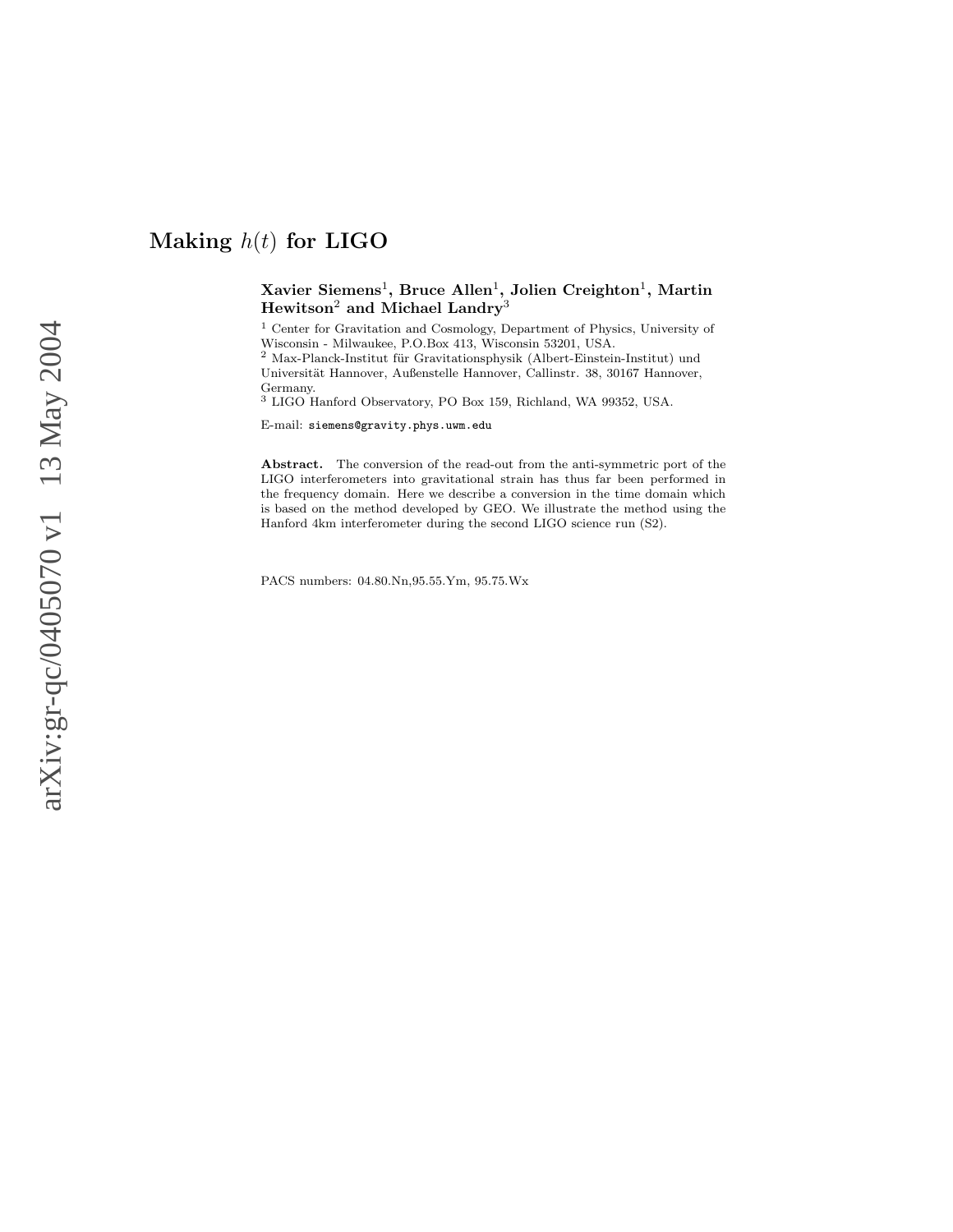#### 1. Introduction

The LIGO interferometers [\[1,](#page-13-0) [2,](#page-13-1) [3\]](#page-13-2) are part of a world-wide network of gravitational wave detectors constructed to detect waves from astrophysical sources such as spinning neutron stars, coalescing binary black holes and neutron stars, and supernovae.

Each of the two arms of the LIGO interferometers forms a resonant Fabry-Perot cavity. This increases the effective arm-length and thus the sensitivity of the instruments. Gravitational waves (along with seismic and other noise) change the relative length of the optical cavities and produce an external strain,

$$
h(t) = \frac{L_x(t) - L_y(t)}{L_0}
$$
\n(1)

that is incident on the interferometer. Here,  $L_x(t)$  and  $L_y(t)$  are the effective lengths of the  $x$  and  $y$ -arms, respectively and  $L_0$  the effective length of the cavities in the absence of an external strain.

The output of the interferometers, however, is not  $h(t)$ . Rather, the output is derived from light that escapes the anti-symmetric ("dark") port and provides the gravitational wave read-out. It is often called the error signal or "gravitational wave channel". Here we will refer to it as  $q(t)$ .

The re-construction of the gravitational wave strain  $h(t)$  from the error signal  $q(t)$  is an essential part of the data analysis. Since the LIGO instruments are linear the gravitational wave strain incident on the interferometer is a a linear functional of  $q(t)$ , namely,

$$
h(t) = \int R(t - t')q(t')dt',
$$
\n(2)

<span id="page-1-0"></span>where  $R(t)$  is a suitable convolution kernel. Convolution in the time domain is simple multiplication in the frequency domain so that

$$
h(f) = R(f)q(f),\tag{3}
$$

where  $x(f)$  denotes the Fourier transform of  $x(t)$ . The ratio of the gravitational wave strain to the error signal is called the response function  $R(f)$ . Finding the response function, or alternatively the kernel  $R(t)$ , is the procedure referred to as the calibration.

So far LIGO has used a calibration implemented entirely in the frequency domain [\[4\]](#page-13-3), i.e. using Eq. [\(3\)](#page-1-0). On the other hand, the British-German interferometric detector GEO600 [\[5\]](#page-13-4) has always produced a real-time calibrated  $h(t)$  using time-domain filters [\[6\]](#page-13-5). Some progress toward the production of  $h(t)$  for the LIGO interferometers has already taken place [\[7\]](#page-13-6). In this work we adapt the GEO time-domain calibration method to the case of the LIGO interferometers.

In Section [2](#page-2-0) we provide a simple description of the length sensing and control system of the LIGO interferometers, review the frequency domain calibration procedure and formally show how the strain can be reconstructed from the error signal of the interferometer in the time domain. In Section [3](#page-4-0) we describe a method to track changes in the response using sinusoidal excitations injected into the instrument. In Section [4](#page-6-0) we explain how the digital filters used to reproduce and invert the responses of various parts of the length control system are created and show their performance in the case of the Hanford 4km interferometer during the second science run (S2). We also describe our signal processing pipeline. We conclude in Section [5.](#page-12-0)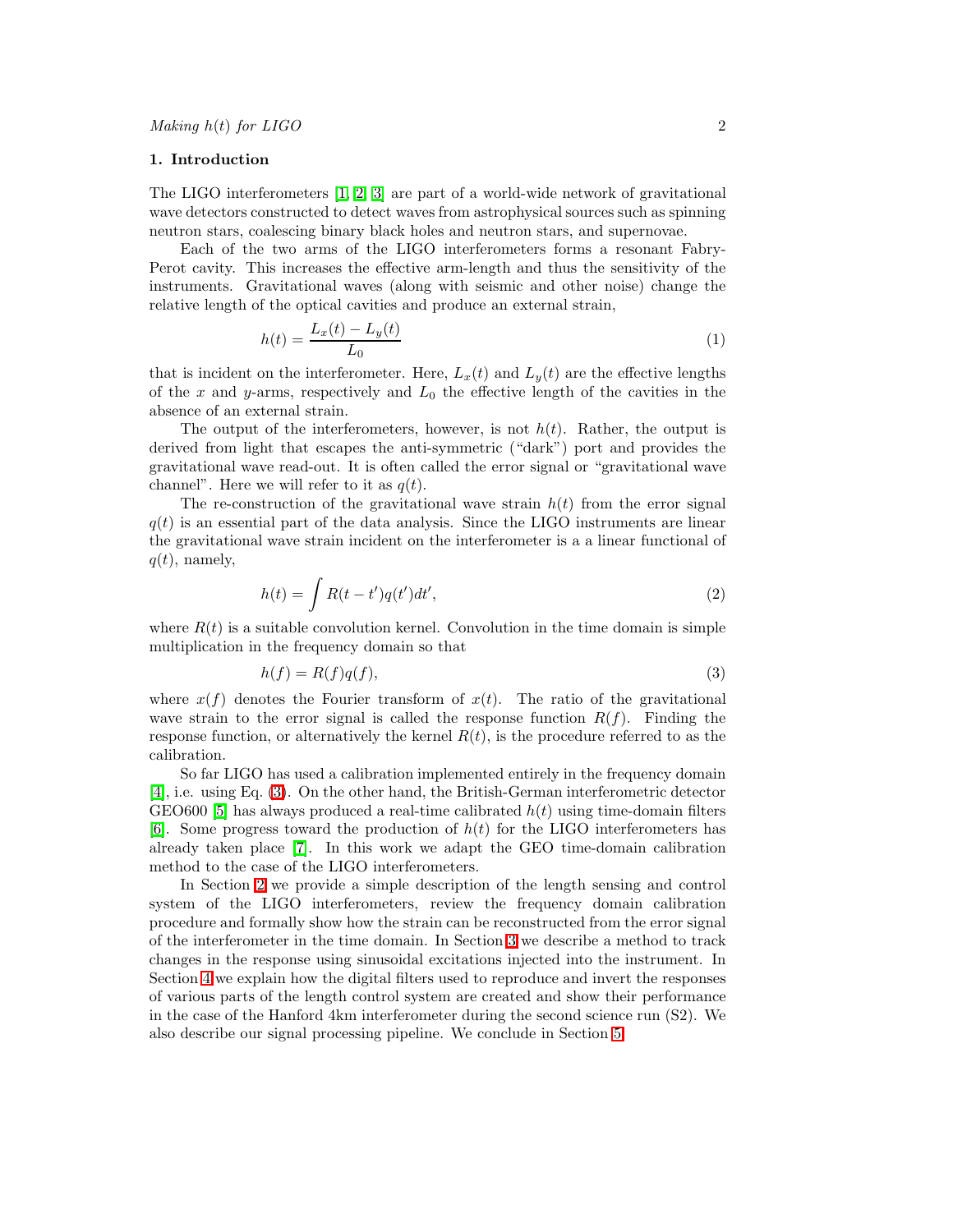

<span id="page-2-1"></span>Figure 1. Simple model for the feedback loop of the LIGO length sensing and control system. The three filters that make up the feedback loop are the sensing function  $C = \alpha(t)C_0$ , which converts the residual strain  $x_r$  into the error signal q, the feedback filter  $D = \beta(t)D_0$ , which converts the error signal into the digital control signal d, and the actuation A which converts the digital control signal into the control strain  $x_c$  that is subtracted from the external strain h. The digital signals  $q(t)$  and  $d(t)$  are recorded by the data acquisition system at 16384 Hz.

## <span id="page-2-0"></span>2. Simple description of the LIGO length sensing and control system

At low frequencies the external strain  $h$  is dominated by seismic noise and a control strain,  $x_c$ , is subtracted from it (see Figure [1\)](#page-2-1) by physically moving the mirrors in the Fabry-Perot cavity to compensate for the seismic noise. This ensures that the residual strain that enters the optical cavity,  $x_r$ , remains small at low frequencies and keeps the optical cavities in resonance.

The optical cavity of the feedback loop is represented by the so-called sensing function,  $C = \alpha(t)C_0$ . It converts the residual strain  $x_r$  into the digital error signal q, also called the gravitational wave channel, which is sampled at 16384 Hz and recorded by the data acquisition system. The error signal is measured in arbitrary units called counts. Here,  $C_0$  is a reference sensing function that is measured at some time and  $\alpha(t)$  is an overall (real) gain that depends on the light power stored in the Fabry-Perot cavity which changes with the alignment of the mirrors. It is important to keep track of this gain and the method we use is explained in Section [3.](#page-4-0) The frequency dependence of the sensing function is determined primarily by the Fabry-Perot cavity in each arm and corresponds to a real pole at around 90 Hz.

A digital feedback filter,  $D = \beta(t)D_0$ , is applied to the error signal q which produces a digital control signal  $d$ . The digital control signal, like the residual signal, is measured in units of counts. It is recorded by the data acquisition system at 16384 Hz. Here,  $D_0$  is the feedback filter at some reference time and  $\beta(t)$  is a real overall gain. The gain  $\beta(t)$  is also recorded by the data acquisition system and may vary in time. For the first and second science runs (S1 and S2), however, it was kept fixed. The filter  $D_0$  consists of a double pole at DC and various low pass filters as well as additional filters that keep the optics aligned and the Fabry-Perot cavity in resonance.

The control signal  $d$  is converted to strain and used to adjust the length of the cavities via the actuation function A. This is achieved by converting the digital signal d into currents that run through coils placed near magnets glued on the back of the mirrors in the Fabry-Perot cavity. The frequency response of the actuation function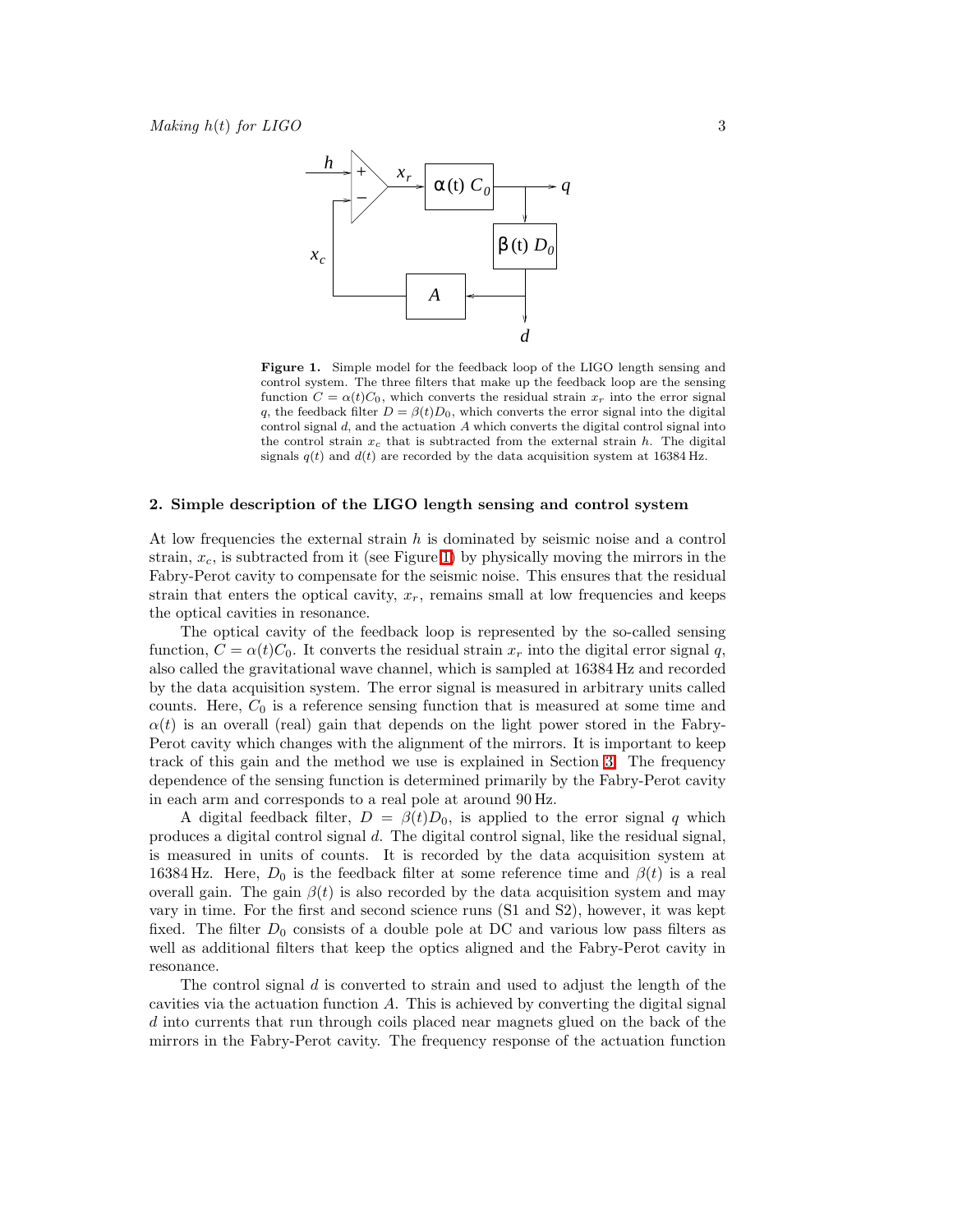is largely determined by the pendulum suspension of the mirrors and thus consists of a pair of complex poles at the pendulum frequency  $f_p \approx 0.75$ Hz.

The re-construction of the external strain from the output of the interferometer feedback loop is referred to as the calibration. Calibration of LIGO data has thus far been performed in the frequency domain by constructing a response function  $R(f)$ that acts on the error signal  $q(f)$  of the feedback loop, namely,

$$
h(f) = R(f)q(f). \tag{4}
$$

<span id="page-3-1"></span><span id="page-3-0"></span>The response function can be derived from the feedback loop equations

$$
x_r(f) = h(f) - x_c(f),\tag{5}
$$

$$
q(f) = \alpha(t)C_0(f)x_r(f), \tag{6}
$$

$$
x_c(f) = A(f)d(f),\tag{7}
$$

$$
d(f) = \beta(t)D_0(f)q(f). \tag{8}
$$

From these equations it is easy to show that  $R(f)$  in Eq. [\(4\)](#page-3-0) is given by

$$
R(f) = \frac{1 + \alpha(t)\beta(t)G_0(f)}{\alpha(t)C_0(f)},
$$
\n
$$
(9)
$$

where  $G_0 = AC_0D_0$  is the reference open loop gain. The optical gain  $\alpha(t)$  typically varies on a time-scale of seconds. The digital gain  $\beta(t)$  may also vary but was kept fixed during S1 and S2. Hence Eqs. [\(5-8\)](#page-3-1) apply for frequencies above a few tens of Hz.

We would like to perform this procedure entirely in the time domain. To do this we reconstruct the strain time-series  $h(t)$  from the residual and control strains  $x_r(t)$ and  $x_c(t)$  as follows. The residual strain  $x_r$  is given by

$$
x_r(t) = h(t) - x_c(t),
$$
\n(10)

so that

$$
h(t) = x_c(t) + x_r(t).
$$
\n(11)

The low frequency part of the external strain is dominated by the control strain  $x_c(t)$ and the high frequency part is dominated by the residual strain  $x_r(t)$ .

The optical gain of the sensing function  $\alpha(t)$  typically varies on much longer time-scales than the decay time of the impulse response of the inverse of the sensing function. Thus, the residual strain can be formally re-constructed according to

$$
x_r(t) \approx \frac{1}{\alpha(t)} T_{C_0^{-1}}[q(t)],\tag{12}
$$

where  $T_{C_0^{-1}}$  is a linear time-invariant filter operator for the inverse of the sensing function  $C_0$ .

Similarly the control strain  $x_c(t)$  can be constructed from  $d(t)$  by filtering it through the actuation function

$$
x_c(t) = T_A[d(t)].\tag{13}
$$

Therefore we can write the time series for the external strain in terms of the error and digital control signals,  $q(t)$  and  $d(t)$  respectively, as

$$
h(t) \approx \frac{1}{\alpha(t)} T_{C_0^{-1}}[q(t)] + T_A[d(t)].
$$
\n(14)

Although  $d(t)$  is an output of the interferometer servo loop recorded by the data acquisition system it can be computed from the error signal  $q(t)$  again assuming that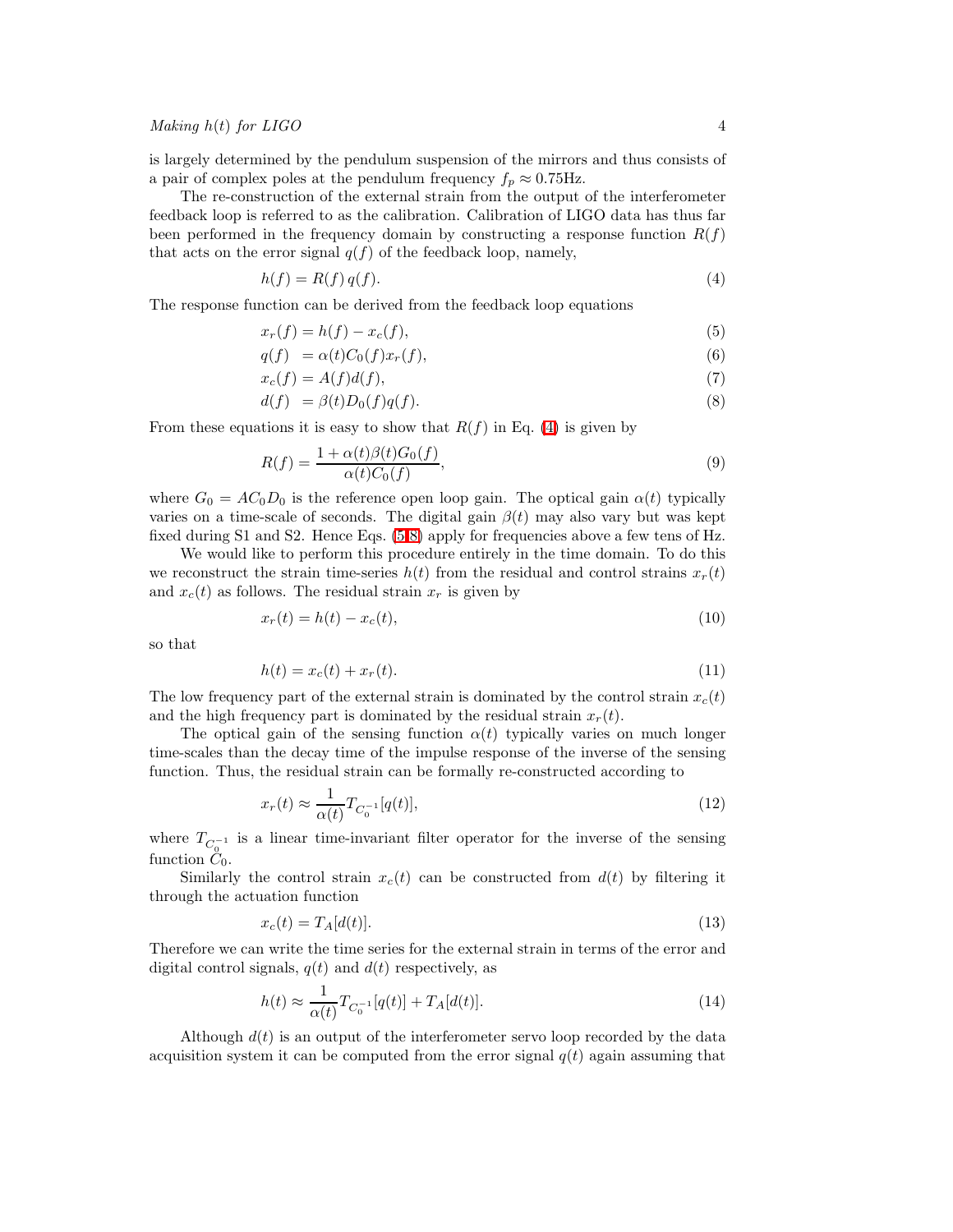$\beta(t)$  varies in time much more slowly than the decay time of the impulse response function of the feedback filter‡. In particular,

$$
d(t) \approx \beta(t) T_{D_0}[q(t)].
$$
\n(15)

<span id="page-4-1"></span>So in terms of just the error signal  $q(t)$  the external strain can also be written as

$$
h(t) \approx \frac{1}{\alpha(t)} T_{C_0^{-1}} [q(t)] + T_A [\beta(t) T_{D_0} [q(t)]] \,. \tag{16}
$$

Note that, because  $\beta(t)$  is constant we could have factored it out of the second term on the right hand side of Eq. [\(16\)](#page-4-1).

Thus, in order to produce the time-series for the external strain we need 1) to track changes in the optical gain of the cavity, and 2) construct time-domain digital filters for the inverse of the sensing function, the actuation function and the feedback filter. These problems are dealt with in the next two Sections.

## <span id="page-4-0"></span>3. Tracking changes in the calibration

In order to track changes in the optical gain of the cavity, calibration lines are injected into the instrument by adding sinusoidal excitations to the control signal. This is a standard technique used in gravitational wave detectors. In the LIGO interferometers three calibration lines are injected; one at around 1 kHz, another one around 150 Hz near the unity gain frequency of the open loop transfer function, and a third one at a few tens of Hz.

The excitations may be added directly to the digital control signal d. Alternatively they may injected into one of the two arms, as shown in Figure [2.](#page-5-0) During S2 they were injected into the  $x$ -arm of the interferometers and for the purposes of the following calculation we will assume this to be the case. Generalisations to injections into the  $y$ -arm or to the case where they are directly added to the digital control signal  $d$  are trivial.

<span id="page-4-2"></span>Figure [2](#page-5-0) depicts a more detailed model of the actuation function A that shows the injection point. The actuation function  $A$  is given by

$$
A = K_y g_y A_y - K_x g_x A_x, \tag{17}
$$

where  $g_x$  and  $g_y$  are analog gains measured at DC that depend on the configuration of each of the arms and  $K_x$  and  $K_y$  are digital gains that are mainly used to compensate for differences in the analog gains. The functions  $A_x$  and  $A_y$  are the same for both arms except for digital notch filters that take out frequency components of the signal at the violin mode frequencies of the mirror suspensions. Since the calibration lines are not injected at those frequencies, for our purposes the functions  $A_x$  and  $A_y$  are identical along both arms and we can write

$$
A_x = A_y \equiv A_*. \tag{18}
$$

<span id="page-4-3"></span>The excitation l is added to the x-arm signal after the digital gain  $K_x$  is applied to the digital control signal. Therefore rather than Eq. [\(7\)](#page-3-1), the feedback equation for the control signal at the frequency of a calibration line  $f_c$  reads

$$
x_c(f_c) = A(f_c)d(f_c) - g_xA_*(f_c)l(f_c).
$$
\n(19)

 $\ddagger$  It should be noted that for the digital filter  $D_0$  as it is currently defined this condition is never satisfied: The double pole at DC results in an ill-behaved digital filter that does not have a welldefined impulse response time. Later we show how to construct a modified digital filter  $D'_0$  which does satisfy this condition.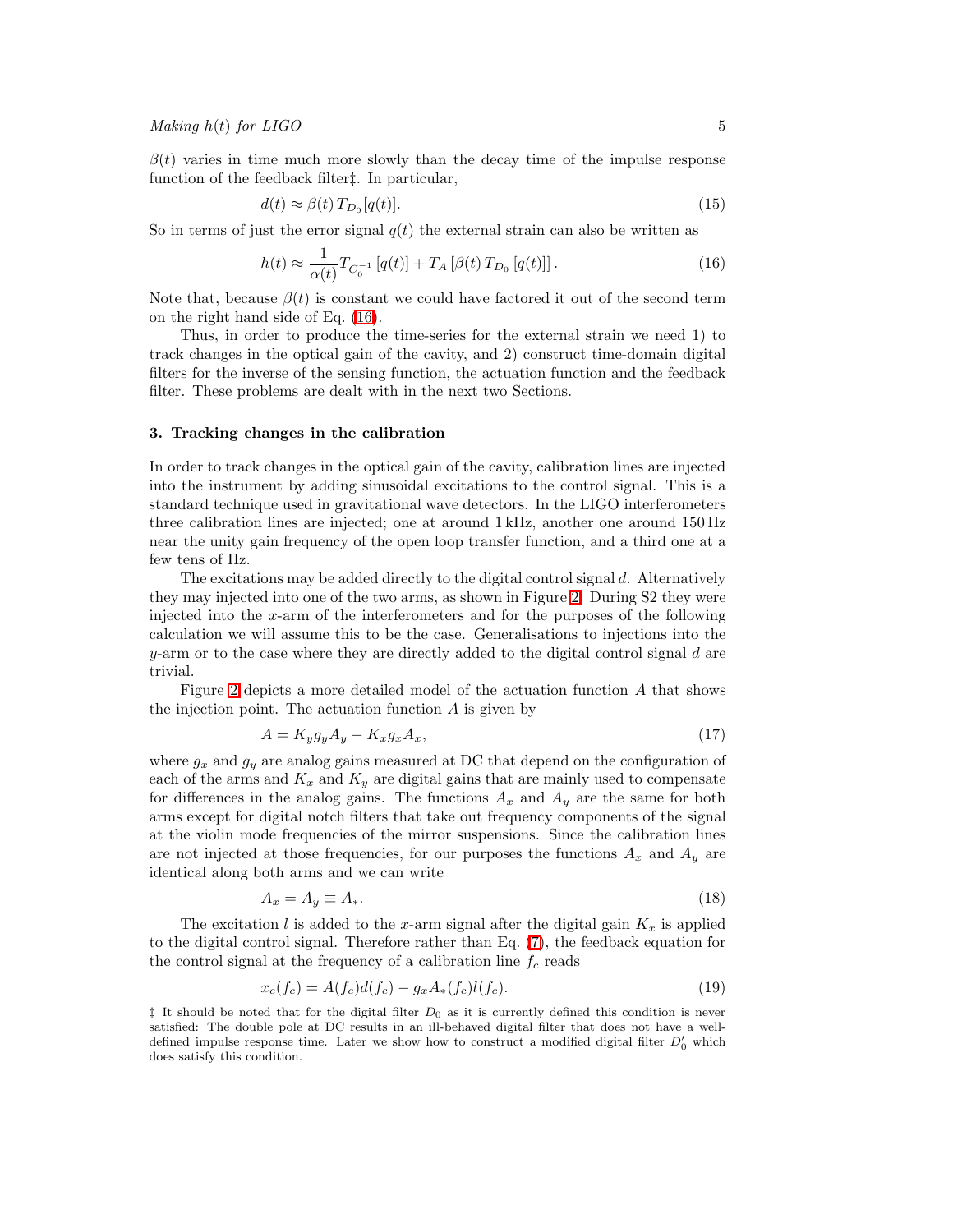

<span id="page-5-0"></span>Figure 2. Details of the actuation and calibration line injection point for the LIGO interferometers length sensing and control system. This is the content of the actuation function A in Figure [1.](#page-2-1)

<span id="page-5-1"></span>Using Eqs.  $(17)$  and  $(18)$  we can write this as

$$
x_c(f_c) = A(f_c)[d(f_c) - \mu l(f_c)].
$$
\n(20)

with  $\mu = g_x/(K_y g_y - K_x g_x)$ . Since the calibration line is injected with an amplitude that is large compared to the external strain, the residual strain is dominated by the control signal at the frequency of the calibration line. So to a good approximation we can write the feedback equation for the control signal, Eq. [\(5\)](#page-3-1), as

$$
x_r(f_c) \approx -x_c(f_c). \tag{21}
$$

<span id="page-5-3"></span><span id="page-5-2"></span>Combining Eqs.  $(20)$  and  $(21)$  with the feedback loop equations,  $(6)$  and  $(8)$  which remain un-changed, we arrive at two independent expressions; one for the product of  $\alpha(t)$  and  $\beta(t)$ 

$$
\alpha(t)\beta(t) \approx \frac{1}{G_0(f_c)} \frac{r_d(f_c)}{1 - r_d(f_c)}\tag{22}
$$

<span id="page-5-4"></span>where  $r_d = d/\mu l$ , and another for  $\alpha(t)$ ,

$$
\alpha(t) \approx \frac{1}{A(f_c)C_0(f_c)} \frac{r_q(f_c)}{1 - r_d(f_c)}\tag{23}
$$

where  $r_q = q/\mu l$ .

Thus, the sensing function gain  $\alpha(t)$  as well as its product with the feedback filter  $\beta(t)$  are given by expressions involving the complex functions A,  $C_0$  and  $G_0$  as well as complex ratios of the error and digital control signals to the injected excitation.

The digital feedback filter gain  $\beta(t)$  is recorded by the data acquisition system and so Eqs. [\(22\)](#page-5-3) and [\(23\)](#page-5-4) should be regarded as two independent ways of calculating the optical gain  $\alpha(t)$ .

The ratios of the error and digital control signals to the injected excitation are computed as follows. We take a fixed amount of time for each of the three timeseries  $q(t)$ ,  $d(t)$  and  $l(t)$ , and apply a Hann window. We then perform a complex heterodyne at the frequency of the calibration line  $f_c$  and finally integrate over time. This procedure yields complex  $q(f_c)$ ,  $d(f_c)$  and  $l(f_c)$  which are used to compute the ratios  $r_d$  and  $r_q$ .

Since the quantities in Eqs.  $(22)$  and  $(23)$  are complex and the measurement contains noise from the external strain the optical gain  $\alpha(t)$  has a small imaginary part. This imaginary part is small only to the degree to which Eq. [\(21\)](#page-5-2) is a good approximation. It should be noted however that Eq. [\(21\)](#page-5-2) can be made arbitrarily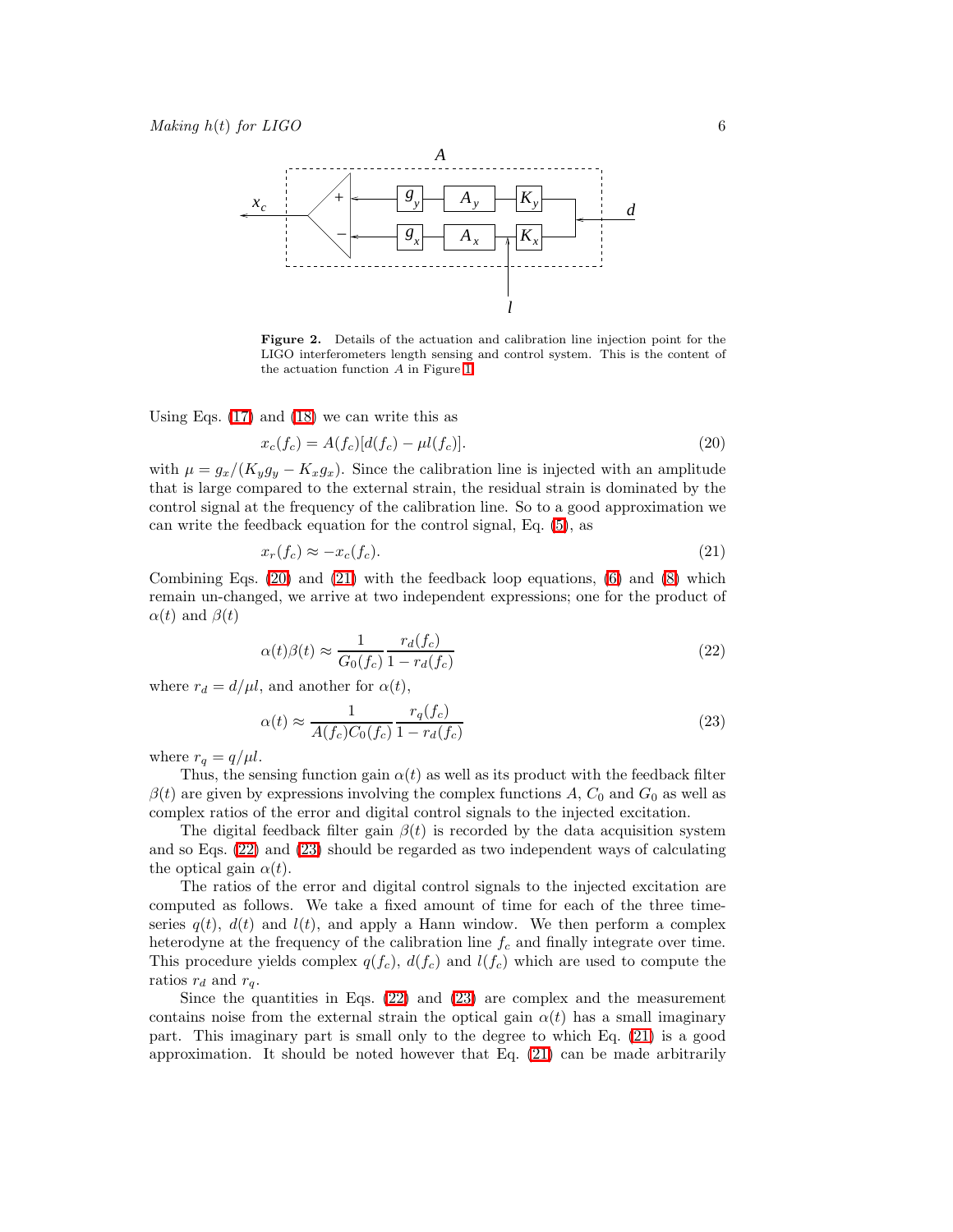

<span id="page-6-1"></span>Figure 3. The magnitude (top left) and phase response (bottom left) of the analog sensing function  $C_0(f)$  (solid curve) and the modified digitised sensing function  $C'_0(f)$  (dotted curve). On the top right the absolute value of the relative error between the two magnitude responses and on the bottom right the difference in degrees of the two phase responses.

accurate by either making the amplitude of the injected line arbitrarily large or, since the external strain has no component that is correlated with the calibration lines, by integrating for an arbitrarily long amount of time.

The optical gain  $\alpha(t)$  is typically calculated on time-scales of a few tens of seconds which, given the typical injected amplitudes of the calibration lines, is sufficient to reduce measurement noise errors to an acceptable few percent.

#### <span id="page-6-0"></span>4. Implementation

## 4.1. Digitisation of filters and filter performance

The three filters of the feedback loop can be described in terms of analog zero and pole models. This is the starting point of the digitisation procedure.

The sensing function  $C_0$ , as we have already discussed, consists essentially of a cavity pole at around 90 Hz so the inverse of this filter is a zero at around 90 Hz. Unfortunately, digitisation of a zero does not lead to a well behaved digital filter. In order to resolve this problem we introduce a pole at high frequencies in the inverted sensing function  $C_0^{-1}$  prior to digitisation. To ensure the magnitude and phase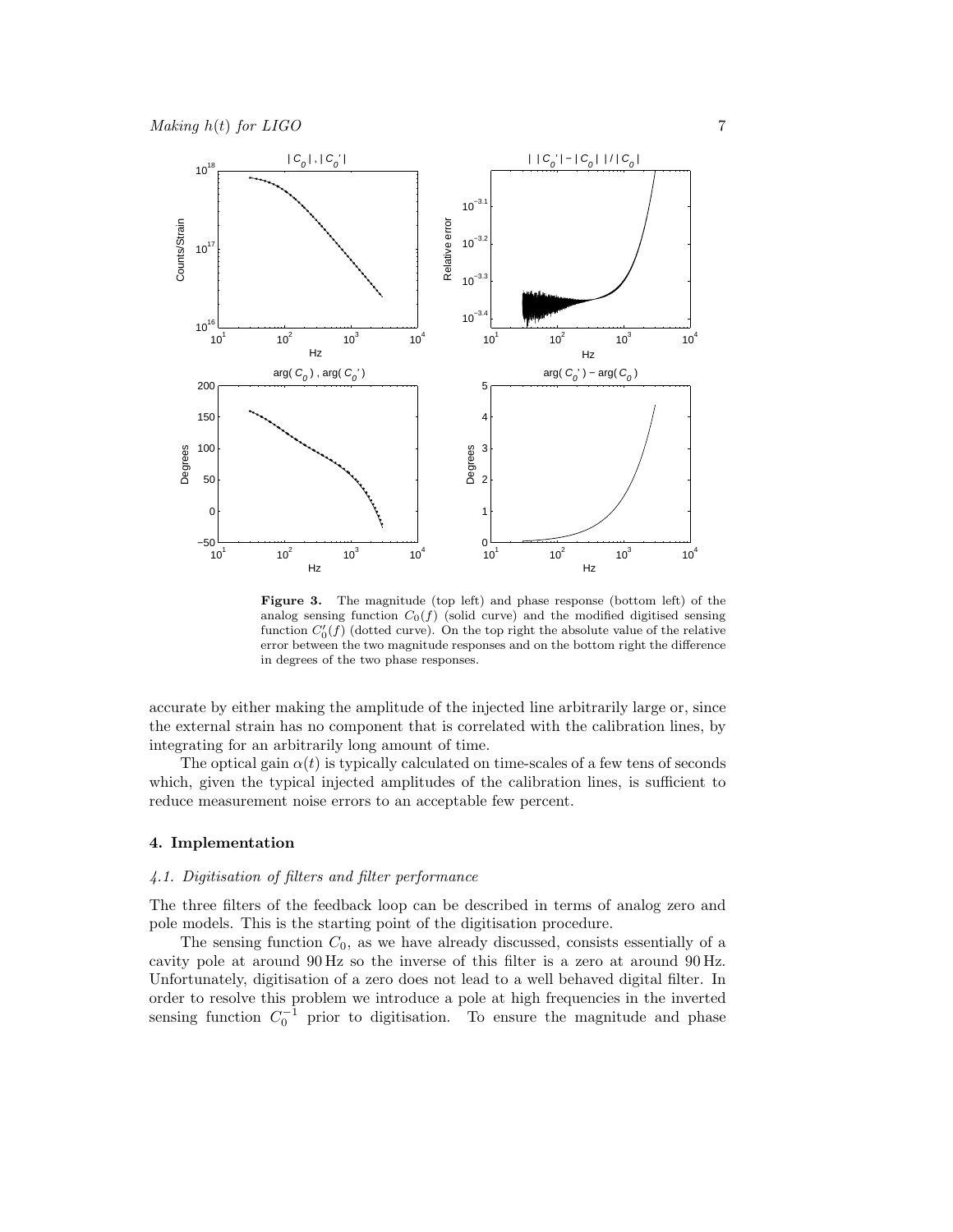

<span id="page-7-0"></span>Figure 4. The magnitude (top left) and phase response (bottom left) of the original feedback filter  $D_0$  (solid curve) and the modified feedback filter  $D'_0$  (dotted curve). On the top right the absolute value of the relative error between the two magnitude responses and on the bottom right the difference in degrees of the two phase responses.

response of the filter do not change in the frequency range of interest§ the additional pole is placed at a sufficiently large value of the frequency. We then digitise the analog filter using a bi-linear transform at a sample rate consistent with the presence of the additional pole.

The sensing function also contains a unity gain  $8<sup>th</sup>$  order anti-aliasing elliptic filter at 7570Hz. This filter introduces frequency dependent phase shifts in the data that need to be accounted for. The anti-aliasing filter contains a series of zeros on the imaginary axis, which in the inverted filter turn into poles. To ensure that we obtain a well-behaved inverse digital filter the zeros need to be moved away from the imaginary axis prior to digitisation.

For the Hanford 4km interferometer in the S2 run we generated a modified digital filter  $C'_0$  with a bi-linear transform at a sample rate 16 times greater than the sample rate the of the time series  $q(t)$ , i.e. 262144 Hz. The zeros of the elliptic filter were moved away from the imaginary axis by approximately 160 Hz and a single real pole was added at  $10^5$  Hz.

In Figure [3](#page-6-1) we show the magnitude and phase responses and errors of the analog sensing function  $C_0$ , as well as our modified digitised sensing function  $C'_0$ . The errors

<sup>§</sup> We chose the range to be from 30 Hz to 3000 Hz. This range covers the frequency bands used in gravitational wave data analyses performed by the LIGO Scientific Collaboration so far.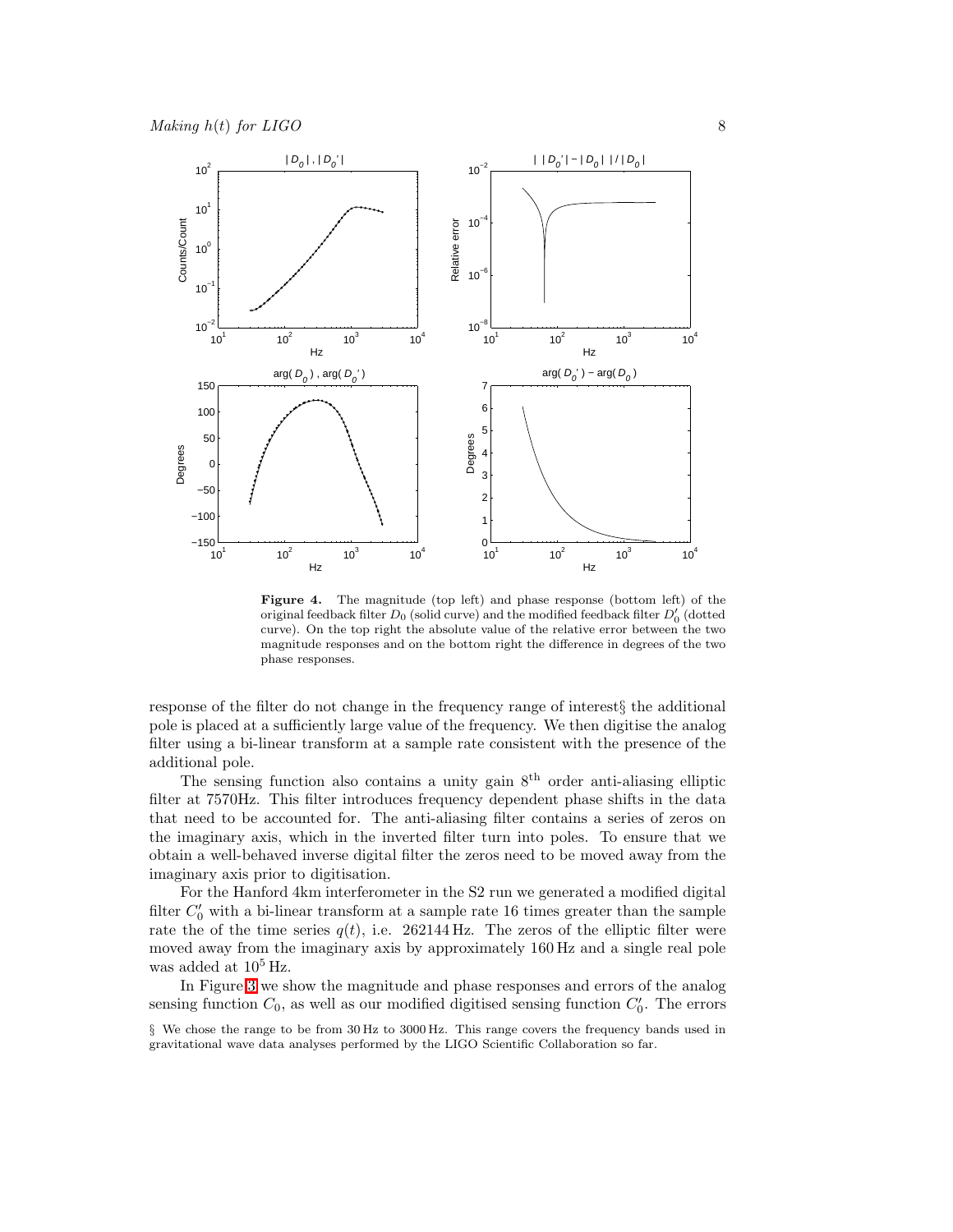

<span id="page-8-0"></span>Figure 5. The magnitude (top left) and phase response (bottom left) of the original actuation function A (solid curve) and the modified actuation function A′ (dotted curve). On the top right the absolute value of the relative error between the two magnitude responses and on the bottom right the difference in degrees of the two phase responses. The large errors in the phase beyond a few hundred Hz are un-important because the contribution to the external strain  $h(t)$  from the control signal  $x_c(t)$  is negligible at these frequencies.

between 30Hz and 3kHz are less than about  $1\%$  in magnitude and  $5^{\circ}$  in phase.

The LIGO digital feedback filters  $D_0$  are constructed from bi-linear transformations at 16384 Hz of a series of analog filters. The main one of these is a double pole at DC which, on its own outside a feedback loop, is inherently unstable. In order to stabilise it, the analog filter can be modified by shifting the double pole away from zero by a small amount prior to digitisation. It should be noted that this procedure changes the sign of the feedback filter at DC and introduces errors in the response of the filter at low frequencies. The rest of the filters in  $D_0$  can be used exactly as they are implemented in the instrument.

Figure [4](#page-7-0) shows the magnitude and phase responses, as well as the errors, of the original digital feedback filter  $D_0$  and the modified digital feedback filter  $D'_0$  for the Hanford 4km interferometer during S2. As expected the errors are larger at low frequencies. However, the errors between 30 Hz and 3 kHz are less than about 1% in magnitude and  $6°$  in phase.

The frequency response of the actuation function  $A$  is primarily determined by the pendulum suspension of the mirrors and thus consists of a pair of complex poles at the pendulum frequency  $f_p \approx 0.75$ Hz. Additionally, the actuation function contains an anti-imaging  $4<sup>th</sup>$  order elliptic filter at 7570Hz, a snubber used to suppress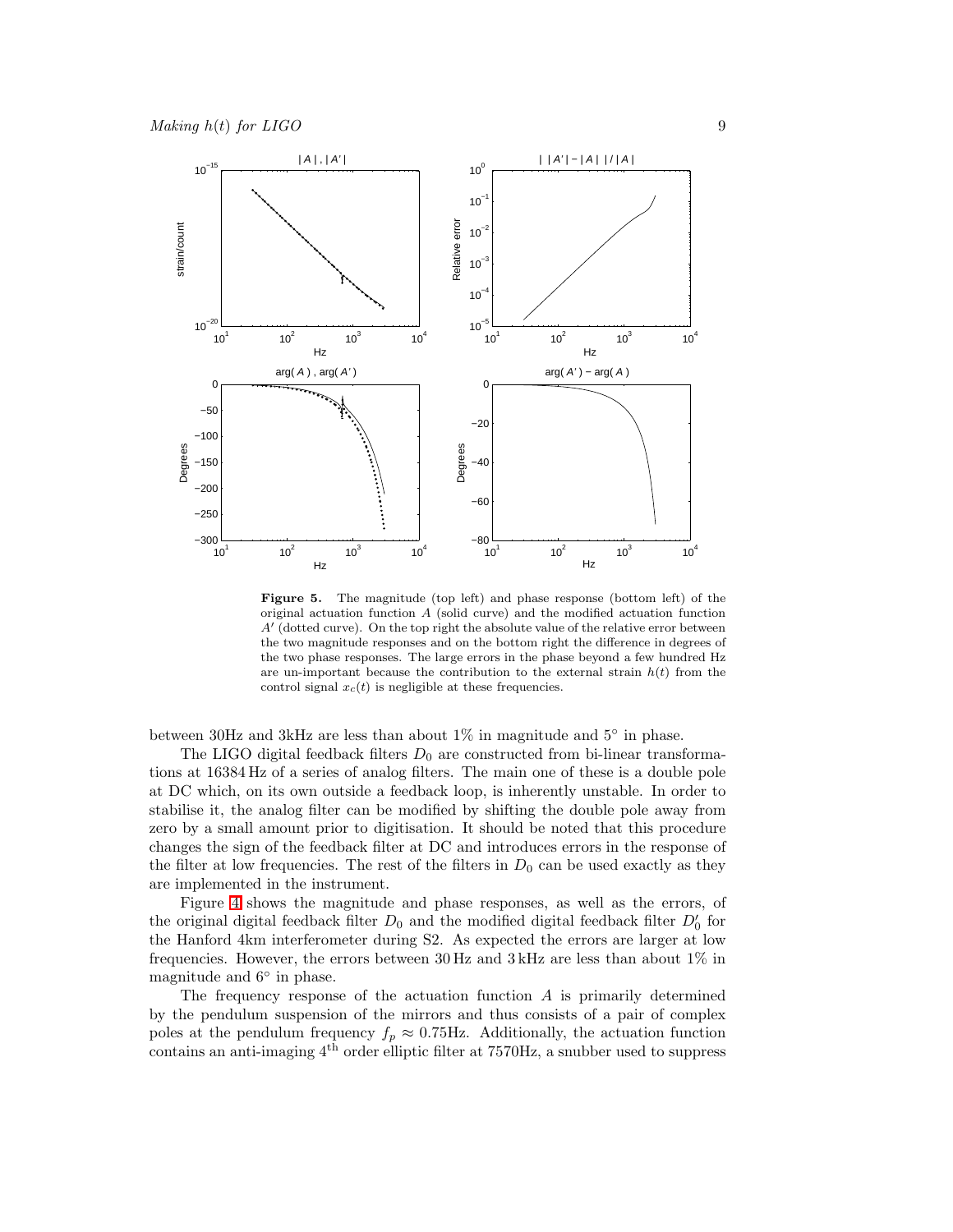resonances in the electronics and a measured  $140\mu s$  time-delay modeled using a 4<sup>th</sup> order Pade filter. The actuator also contains a series of digital notch filters that remove components of the digital control signal at the violin mode frequencies of the mirror suspensions.

All the analog parts of the actuator have been digitised using a bi-linear transform at 16384 Hz. We have used the existing digital notch filters as they are implemented in the instrument.

Figure [5](#page-8-0) shows the result of this procedure. Plotted are the magnitude and phase response of the original actuation function  $A$  and the digitised actuation function used in the calibration procedure  $A'$  as well as the errors for the Hanford 4km interferometer during S2. The errors in the magnitude and phase are less than about  $1\%$  and  $5<sup>°</sup>$ respectively at frequencies up to a few hundred Hz. At higher frequencies the errors in the phase become larger but this is un-important: the contribution to the external strain  $h(t)$  from the control signal  $x_c(t)$  is negligible above a few hundred Hz.

#### 4.2. Signal processing pipeline

LIGO data is available in so-called "science segments". At these times the cavities are in resonance and the instrument is sufficiently stable to produce data of scientific quality. The length of science segments depends mostly on the level of seismic activity at the location of each of the sites and can last anywhere between a few tens of seconds to tens of thousands of seconds.

Science runs typically consist of a few hundred science segments. This lends the calculation of the external strain for an entire science run amenable to a cost-effective Beowulf cluster, which is an ensemble of loosely coupled processors with a simple network architecture. In our implementation each processor computes the external strain for a science segment. The few hundred processes required can be scheduled to run on the cluster with a batch system such as Condor [\[8\]](#page-13-7). Indeed, the pipeline described below was used to compute the external strain for the entire S2 run for all three LIGO interferometers using Condor on the 300-node Medusa Cluster [\[9\]](#page-13-8) at UWM.

The first step of our procedure is to compute a table of values for the optical gain  $\alpha(t)$  and the digital feedback filter gain  $\beta(t)$  for an entire science segment. As we have described in Section [3,](#page-4-0) obtaining reliable values of the optical gain requires an integration time of a few tens of seconds, so each science segment will have anywhere from a few to a few thousand values of  $\alpha(t)$ . For the Hanford 4km interferometer during S2 we chose to compute the optical gain every 60s.

Science segments can be up to a few tens of thousands of seconds long. Therefore we cannot keep all the data for a science segment in the memory of a single node. As a result, in our signal processing pipeline, each science segment must be divided into a number of shorter parts. In the current implementation of the pipeline the data is calibrated in 16 second sub-segments.

Figure [6](#page-10-0) shows the digital processing pipeline used in the computation of the external strain  $h(t)$  from the error signal, i.e. our implementation of Eq. [\(16\)](#page-4-1). The top and bottom branches show the computations of the residual and control strains respectively.

To avoid problems involving the dynamic range of double precision floating point numbers, we first high-pass filter 16s of the error signal  $q(t)$ . For the Hanford 4km interferometer during  $S2$  we implemented the high-pass filter using a  $10<sup>th</sup>$  order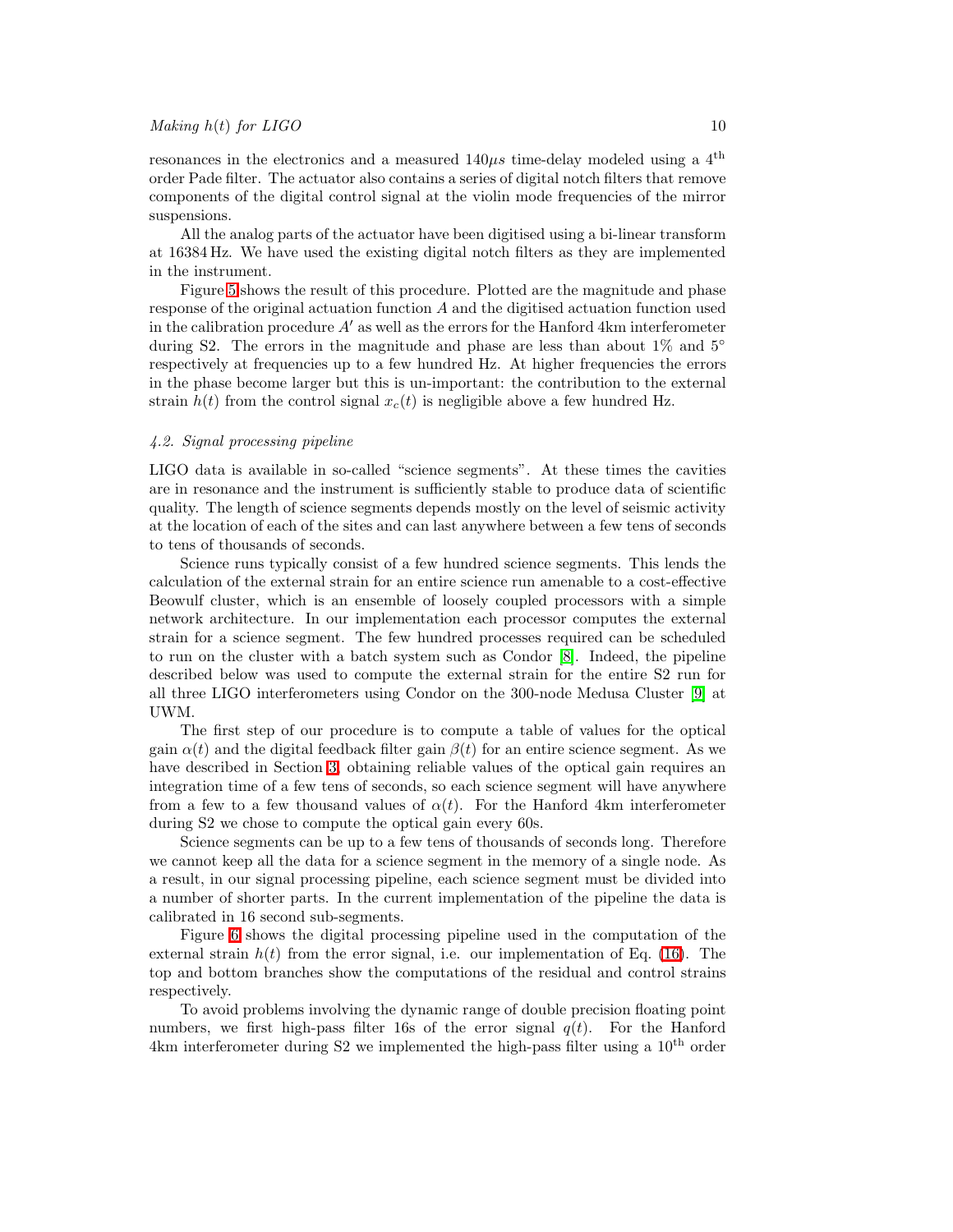

<span id="page-10-0"></span>Figure 6. Signal processing pipeline for time domain calibration. Boxes labeled  $\times$ 16 and  $\times$  1/16 denote up-sampling and down-sampling respectively.

Butterworth filter at 40 Hz. This is a conservative choice and the specific frequency and order of the filter that is necessary depends on the low frequency character of the data. Generally, we expect these choices to depend on the specific science run and interferometer. For numerical stability the high-pass filter is divided into second order sections. Furthermore, to ensure the phase of the signal is not adversely affected by the filtering procedure, the high-pass Butterworth filter is applied to each segment of the data once forward and once in reverse. It should be noted that this procedure is acausal but since we are not attempting to simulate a physical process this is unimportant.

Since the data is being calibrated in segments care must be taken at the boundaries between consecutive segments. The finite impulse response time of the Butterworth filter produces a discontinuity at the beginning and also at the end of each segment (because the high-pass filter is applied forward as well as in reverse). To ensure continuity across contiguous segments we must allow for extra time at the end of each segment. Figure [7](#page-11-0) shows a schematic of the procedure we have implemented in the case of three consecutive 16s segments. We use one extra second of data at the end of each segment which allows sufficient time for the high-pass filter to settle. We then then apply the first half of the extra second to the start of the next segment of data. The shaded areas in Figure [7](#page-11-0) contain data for which the filters have not settled and are replaced with data from the previous or next segment. It should be noted that this procedure does not remove the few hundred milliseconds of initial ringing of the Butterworth filter at the start of each science segment.

To compute the residual signal  $x_r(t)$  we first multiply each sample of the high-pass filtered  $q(t)$  by a suitably interpolated value of the inverse of the optical gain  $\alpha^{-1}(t)$ . Interpolations are necessary here because the filter gains are typically computed over a time-scale of tens of seconds, and are not available for every sample of the error signal  $q(t)$ . We use the table of values of the optical gain created for the entire science segment described above to compute an interpolated  $\alpha^{-1}(t)$  for each sample of  $q(t)$ using a cubic spline. In principle we could also have used band-limited interpolation but in practice this makes little difference.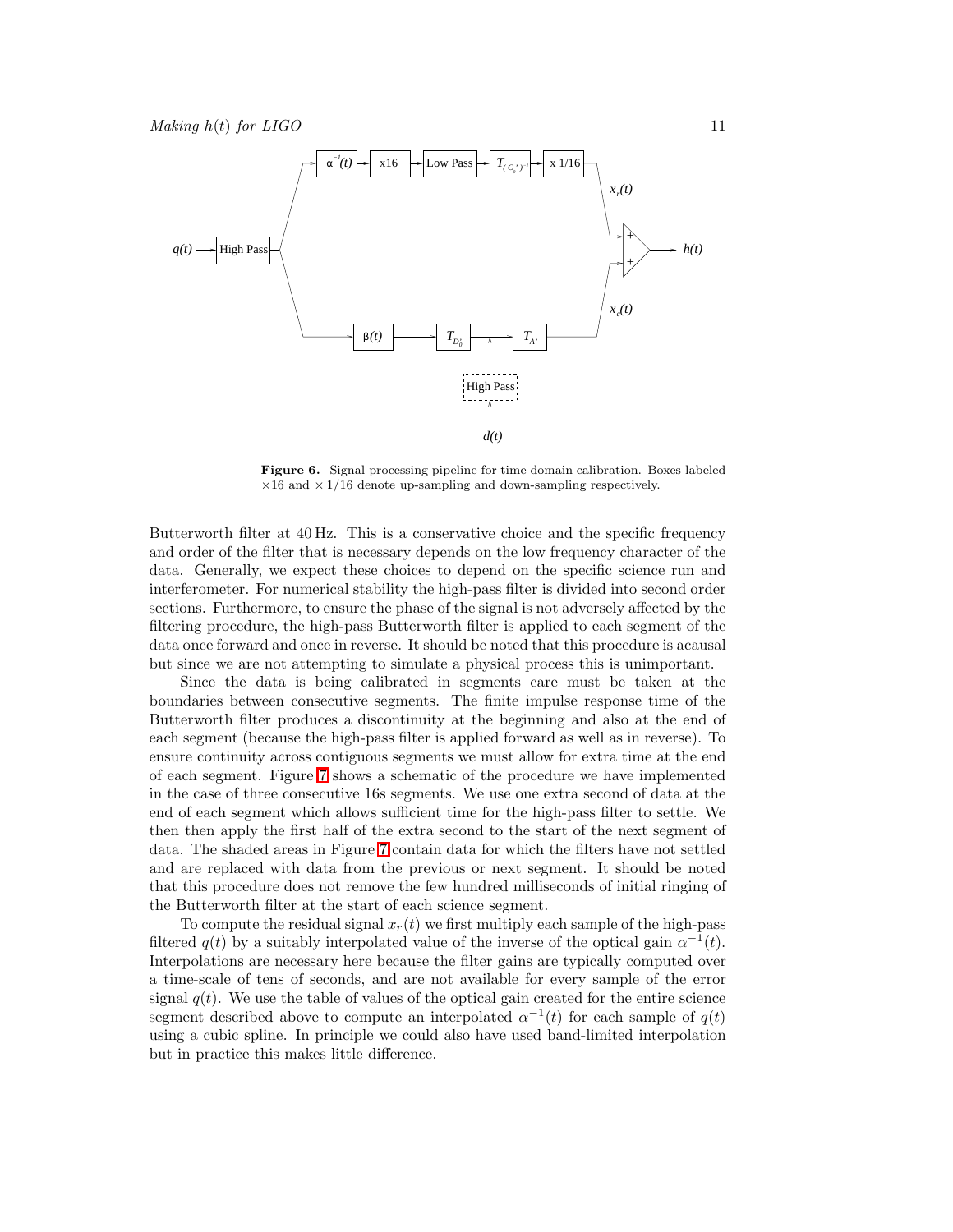

<span id="page-11-0"></span>Figure 7. Schematic of three consecutive 16s segments of data. To avoid the discontinuities produced by the finite impulse response of the Butterworth filters in the pipeline, we filter an extra second of data at the end of each 16 s segment. We then use the first half of this second at start of the next segment. Shaded areas contain data for which the filters have not settled and are replaced with data from the previous or next segment.

The inverse sensing function filter has been digitised at 262144 Hz, and therefore the signal must be up-sampled by a factor of 16. The up-sampling procedure is simple: 15 zeros are added between samples and the resulting time-series is smoothed with a low pass filter at a frequency lower than the Nyquist frequency of the original timeseries  $q(t)$ . For the Hanford 4km interferometer during S2 we have chosen a 12<sup>th</sup> order Butterworth filter at 6 kHz which is applied to each data segment once forward and once in reverse in second order sections. To ensure continuity across contiguous segments we apply a procedure along the lines described above and in Figure [7](#page-11-0) adding an extra second of data at the end of each 16s segment.

We then filter the up-sampled signal through the inverse of the modified sensing function  $T_{(C'_0)^{-1}}$ . We keep the history of the digital filter across segments to ensure continuity. Finally, to produce the residual signal  $x_r(t)$  sampled at 16384 Hz, we down-sample by a factor of 16 by picking out one out of every 16 samples.

In our pipeline the digital control signal is computed by multiplying each sample of the high-pass filtered time series  $q(t)$  with an interpolated value of the digital filter gain  $\beta(t)$  and then filtering the result by the modified digital feedback filter  $T_{D_0'}$ . Up to differences between the original and modified digital feedback filter this produces the digital control signal  $d(t)$ . Note that we could have skipped these steps and instead used the digital control signal that is read out from the instrument.

The low frequency components of  $d(t)$  as read out from the instrument and that computed by our pipeline are different. This is mostly due to the high-pass filtering done on  $q(t)$  prior to filtering it through  $T_{D_0'}$ . In Figure [8](#page-12-1) we show a plot of the digital control signal as recorded by the data acquisition system as well as the one computed in our pipeline versus time for a segment of data taken by the Hanford 4 km interferometer during S2. To allow for easier comparison in Figure [8](#page-12-1) both the digital control signal as recorded by the data acquisition system and the one produced by our pipeline have been high-pass filtered by applying 4 second order Butterworth filters at 40 Hz consecutively. This removes the low-frequency components and makes the agreement between the two signals manifest.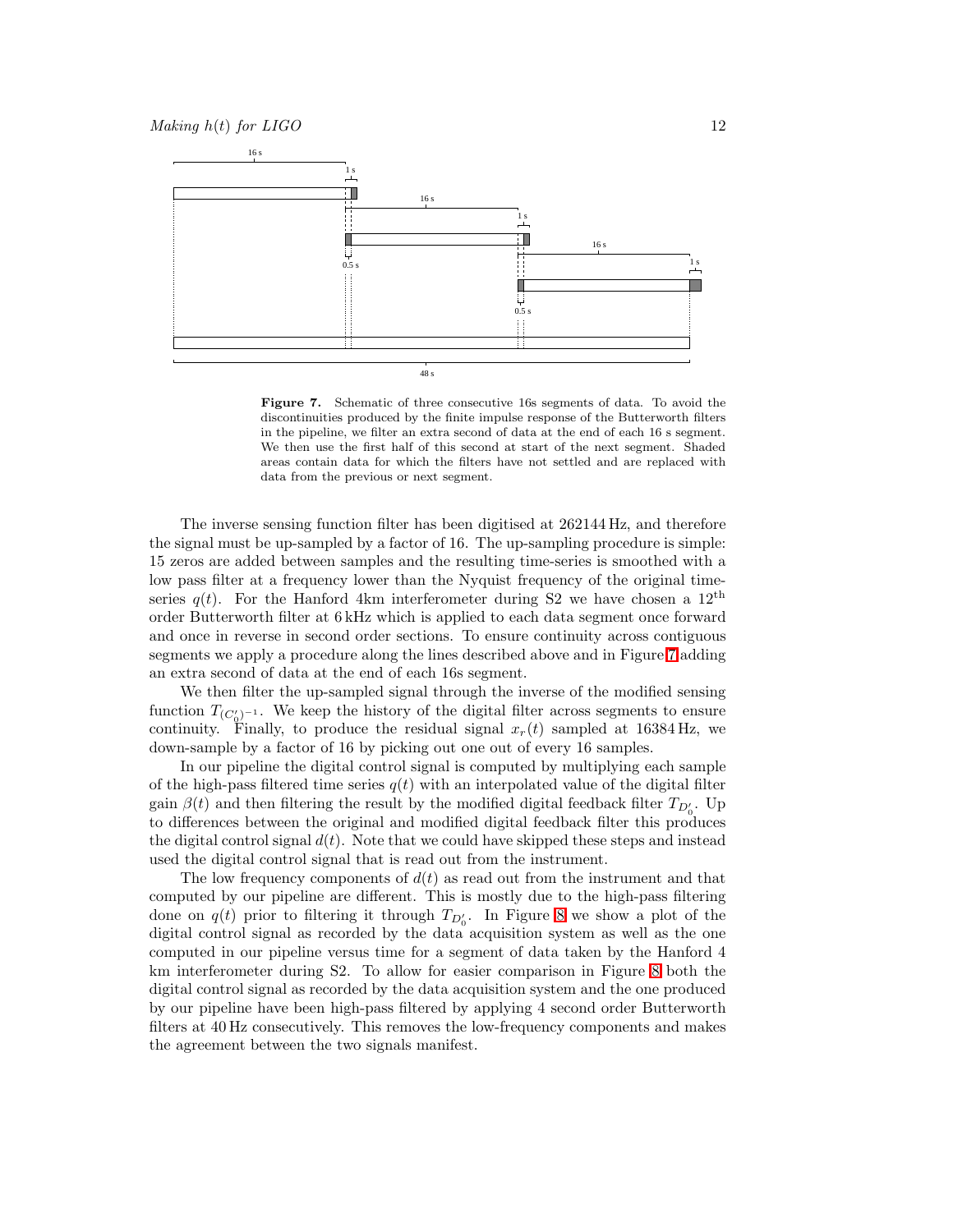

<span id="page-12-1"></span>**Figure 8.** Plot of the digital control signal  $d(t)$  as recorded by the data acquisition system (circles joined by a line) and the digital control signal produced by our pipeline (crosses) versus time in seconds for a segment of data taken by the Hanford 4 km interferometer during S2. Due to the high-pass filtering done on the error signal  $q(t)$  prior to filtering it through the modified feedback filter  $T_{D_0'}$  the low frequency components of these two signals are different. To allow for easier comparison both signals have been high-pass filtered using 4 second order Butterworth filters at 40 Hz.

The digital control signal is then filtered through the modified actuation function  $T_{A'}$  which produces the control strain  $x_c(t)$ . The histories for both the digital feedback filter  $T_{D_0'}$  and the actuator  $T_{A'}$  are stored in memory to ensure continuity across 16s segments.

The calibrated strain  $h(t)$  is then computed by summing the residual and control strains  $x_r(t)$  and  $x_c(t)$ .

### <span id="page-12-0"></span>5. Conclusions

We have described a method to compute the strain  $h(t)$  from the output of the LIGO interferometers. This method has been implemented off-line for all three interferometers for the S2 run and results have been presented here for the Hanford 4 km interferometer. The codes that implement the pipeline as well as the digital filters are available under the LSC Algorithm Library (LAL [\[10\]](#page-13-9)) and the procedure is fully automated under Condor [\[8\]](#page-13-7).

The pipeline introduces errors associated with the measurement noise involved in the calculation of the optical gain  $\alpha(t)$  as well as the digitisation and modifications of the filters. We expect these errors to be less than about  $10\%$  in amplitude and  $10°$  in